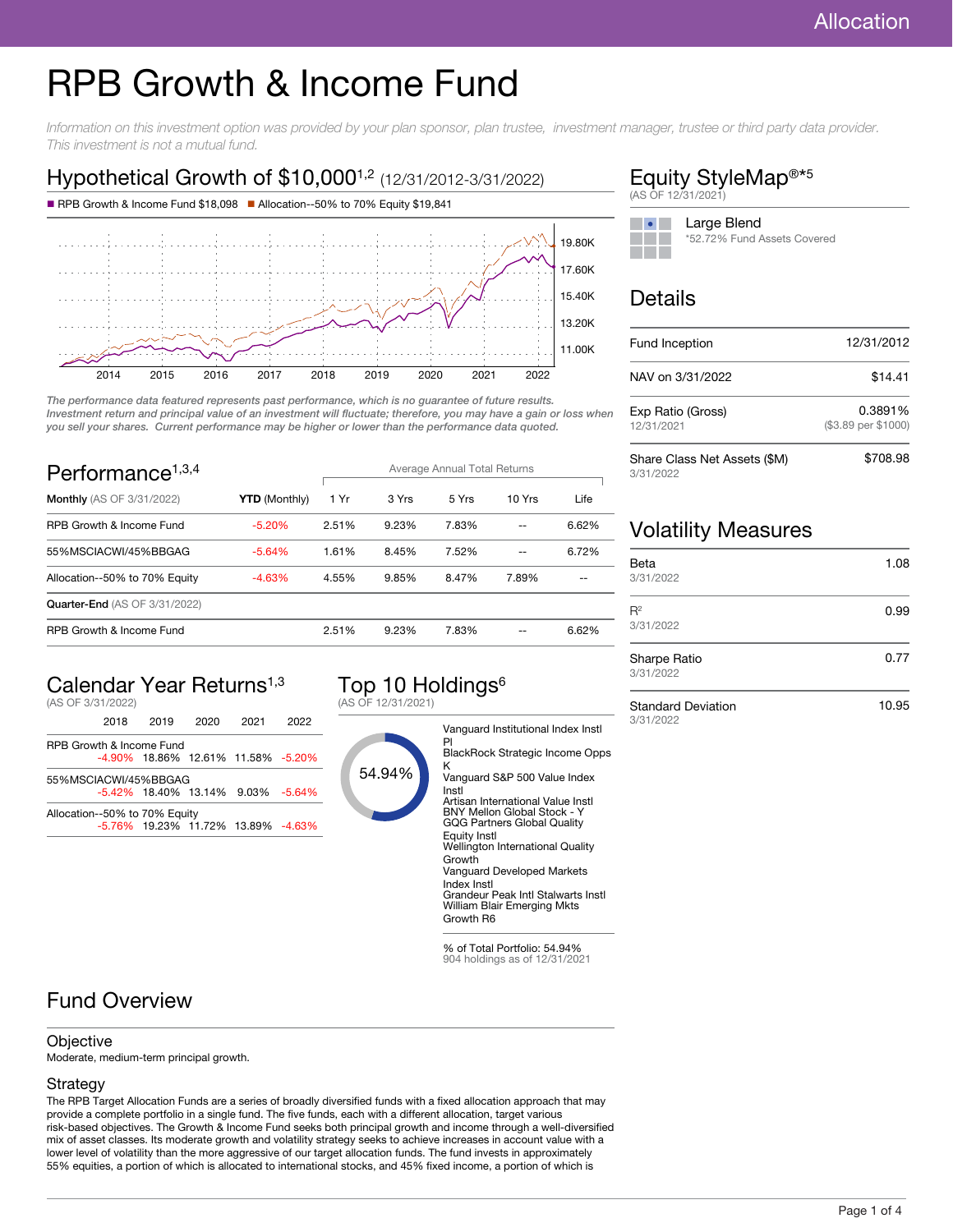### Fund Overview (continued)

#### Strategy

allocated to international bonds.

#### Risk

Stock markets are volatile and can decline significantly in response to adverse issuer, political, regulatory, market, economic or other developments. These risks may be magnified in foreign markets. In general the bond market is volatile, and fixed income securities carry interest rate risk. (As interest rates rise, bond prices usually fall, and vice versa. This effect is usually more pronounced for longer-term securities.) Fixed income securities also carry inflation risk and credit and default risks for both issuers and counterparties. Additional risk information for this product may be found in the prospectus or other product materials, if available.

#### Additional Disclosures

The investment option is a custom strategy fund. This description is only intended to provide a brief overview of the fund.

This investment option is not a mutual fund.

# Asset Allocation<sup>6</sup>

(AS OF 12/31/2021)



# Major Market Sectors<sup>6</sup>

(AS OF 12/31/2021)

| ■ Portfolio Weight                                 | Allocation--50% to<br>70% Equity                             |  |  |
|----------------------------------------------------|--------------------------------------------------------------|--|--|
| Technology                                         | 24.80%<br>.                                                  |  |  |
| <b>Financial Services</b>                          | 14.17%                                                       |  |  |
| Healthcare                                         | 13.05%<br>.<br>.                                             |  |  |
| Consumer Cyclical                                  | 11.18%<br>noal<br> ------ <mark> </mark> ------------------- |  |  |
| Industrials                                        | 10.93%<br>.                                                  |  |  |
| <b>Communication Services</b>                      | 9.07%<br>.                                                   |  |  |
| Consumer Defensive                                 | 6.48%                                                        |  |  |
| <b>Basic Materials</b><br><b>State State State</b> | 3.33%                                                        |  |  |
| Energy<br>. <b>.</b>                               | 3.07%                                                        |  |  |
| <b>Real Estate</b>                                 | 2.28%                                                        |  |  |

# Regional Diversification<sup>6,7</sup>

(AS OF 12/31/2021)

| <b>United States</b> | 61.83% |
|----------------------|--------|
| Eurozone             | 7.60%  |
| Asia - Developed     | 5.95%  |
| Asia - Emerging      | 5.93%  |
| Europe - ex Euro     | 5.59%  |
| United Kingdom       | 5.06%  |
| Japan                | 3.19%  |
| Canada               | 2.05%  |
| Latin America        | 1.16%  |
| Australasia          | 0.71%  |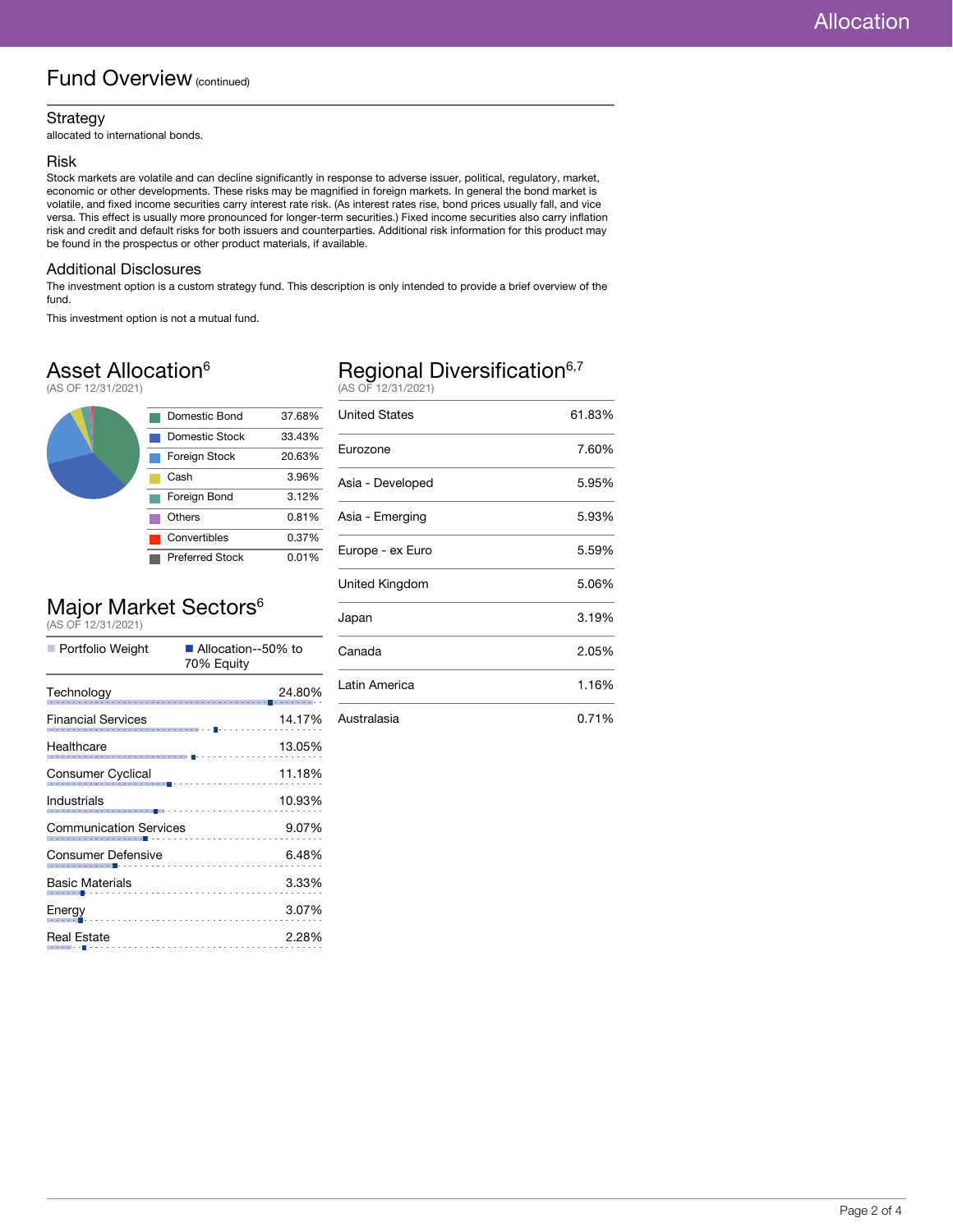### Portfolio Diversification<sup>6</sup>

| (AS OF 12/31/2021)                           |                                    |  |
|----------------------------------------------|------------------------------------|--|
| Portfolio Weight                             | ■ Allocation--50% to<br>70% Equity |  |
| Government                                   | 33.46%                             |  |
| Corporate Bond                               | 25.11%                             |  |
| Agency Mortgage-Backed                       | 15.57%                             |  |
| Cash & Equivalents                           | 8.78%                              |  |
| Asset-Backed                                 | 6.34%                              |  |
| Commercial Mortgage-Backed<br>4.84%          |                                    |  |
| 1.55%<br>Government Related                  |                                    |  |
| Non-Agency Residential Mortgage-Backed 1.42% |                                    |  |
| <b>Municipal Taxable</b>                     | 1.13%                              |  |
| Convertible                                  | 0.81%                              |  |

### Glossary Of Terms

55%MSCIACWI/45%BBGAG: A custom benchmark that is made up of 55% of the MSCI ACWI Investable Market Index (IMI) and 45% of the Bloomberg U.S. Aggregate Bond Index. The MSCI ACWI<br>Investable Market Index (IMI) captures large, comprehensive, covering approximately 98% of the global equity investment opportunity set. The Bloomberg U.S. Aggregate Bond Index is an unmanaged market value-weighted index for U.S. dollar denominated investment-grade fixed-rate debt issues, including government, corporate, asset-backed, and mortgage-backed securities with maturities of at least one year.

Beta: A measure of a portfolio's sensitivity to market movements (as represented by a benchmark index). The benchmark index has a beta of 1.0. A beta of more (less) than 1.0 indicates that a fund's historical returns have fluctuated more (less) than the benchmark index. Beta is a more reliable measure of volatility when used in combination with a high R<sup>2</sup> which indicates a high correlation between the movements in a fund's returns and movements in a benchmark index.

Exp Ratio (Gross): Expense ratio is a measure of what it costs to operate an investment, expressed as a percentage of its assets, as a dollar amount, or in basis points. These are costs the investor pays through a reduction in the investment's rate of return. For a mutual fund, the gross expense ratio is the total annual fund or class operating expenses directly paid by the fund from the fund's most recent prospectus (before waivers or reimbursements). This ratio also includes Acquired Fund Fees and Expenses, which are expenses indirectly incurred by a fund through its ownership of shares in other investment companies. If the investment option is not a mutual fund, the expense ratio may be calculated using methodologies that differ from those used for mutual funds.

Net Asset Value (NAV): The dollar value of one mutual fund's share, excluding any sales charges or redemption fees. The NAV is calculated by subtracting liabilities from the value of a fund's total assets and dividing it by the number of fund's shares outstanding.

R2: A measurement of how closely the portfolio's performance correlates with the performance of the fund's primary benchmark index or equivalent. R<sup>2</sup> is a proportion which ranges between 0.00 and 1.00. An R<sup>2</sup> of 1.00 indicates perfect correlation to the benchmark index, that is, all of the portfolio's fluctuations are explained by performance fluctuations of the index, while an R<sup>2</sup> of 0.00 indicates no correlation. Therefore, the lower the R<sup>2</sup>, the more the fund's performance is affected by factors other than the market as measured by that benchmark index. An R<sup>2</sup> value of less than 0.5 indicates that the Annualized Alpha and Beta are not reliable performance statistics.

Share Class Net Assets (\$M): The difference between the total assets and liabilities of a single share class of a fund.

Sharpe Ratio: The Sharpe ratio is a measure of historical risk-adjusted performance. It is calculated by dividing the fund's excess returns (the fund's average annual return for the period minus the 3-month<br>"risk free" ret Treasury Bill rate.

Standard Deviation: Statistical measure of how much a return varies over an extended period of time. The more variable the returns, the larger the standard deviation. Investors may examine historical standard deviation in conjunction with historical returns to decide whether an investment's volatility would have been acceptable given the returns it would have produced. A higher standard deviation indicates a wider dispersion of past returns and thus greater historical volatility. Standard deviation does not indicate how an investment actually performed, but it does indicate the volatility of its returns over time. Standard deviation is annualized. The returns used for this calculation are not load-adjusted.

# Important Information

© 2021 Morningstar, Inc. All rights reserved. The Morningstar information contained herein: (1) is proprietary to Morningstar and/or its content providers; (2) may not be copied or redistributed; and (3) is not warranted to be accurate, complete or timely. Neither Morningstar nor its content providers are responsible for any damages or losses arising from any use of this information. Fidelity does not review the Morningstar data and, for fund performance, you should check the fund's current prospectus or other product materials for the most up-to-date information concerning applicable loads, fees and expenses.

Your plan sponsor has directed Fidelity to make this investment product available to you through your workplace savings plan. Information on this investment product was provided by the product's investment manager, trustee, or issuer, by Morningstar Inc. or other commercial database, or by the plan sponsor. Although Fidelity believes data gathered from these third-party sources is reliable, it does not review such information and cannot warrant it to be accurate, complete or timely. Fidelity is not responsible for any damages arising from any use of this third-party information. Generally, the issuer of collective investment trusts is the underlying trust or investment vehicle which issues the units; the issuer of a stock fund is the company which issues the shares; the issuer of options such as separate<br>accounts and stra the insurance company and/or the insurance company separate account.

Generally, the issuer of a mutual fund is the fund or trust which issues the shares; the issuer of collective investment trusts is the underlying trust or investment vehicle which issues the units; the issuer of a stock fund is the company which issues the shares; the issuer of options such as separate accounts and strategies is the plan which makes them available; the issuer of a fixed return option is the insurance<br>company or othe

Generally, data on Fidelity mutual funds is provided by FMR, LLC, Morningstar ratings and data on non-Fidelity mutual funds is provided by Morningstar, Inc. and data on non-mutual fund products is provided by the product's investment manager, trustee or issuer or the plan sponsor whose plan is offering the product to participants. Although Fidelity believes the data gathered from these third-party